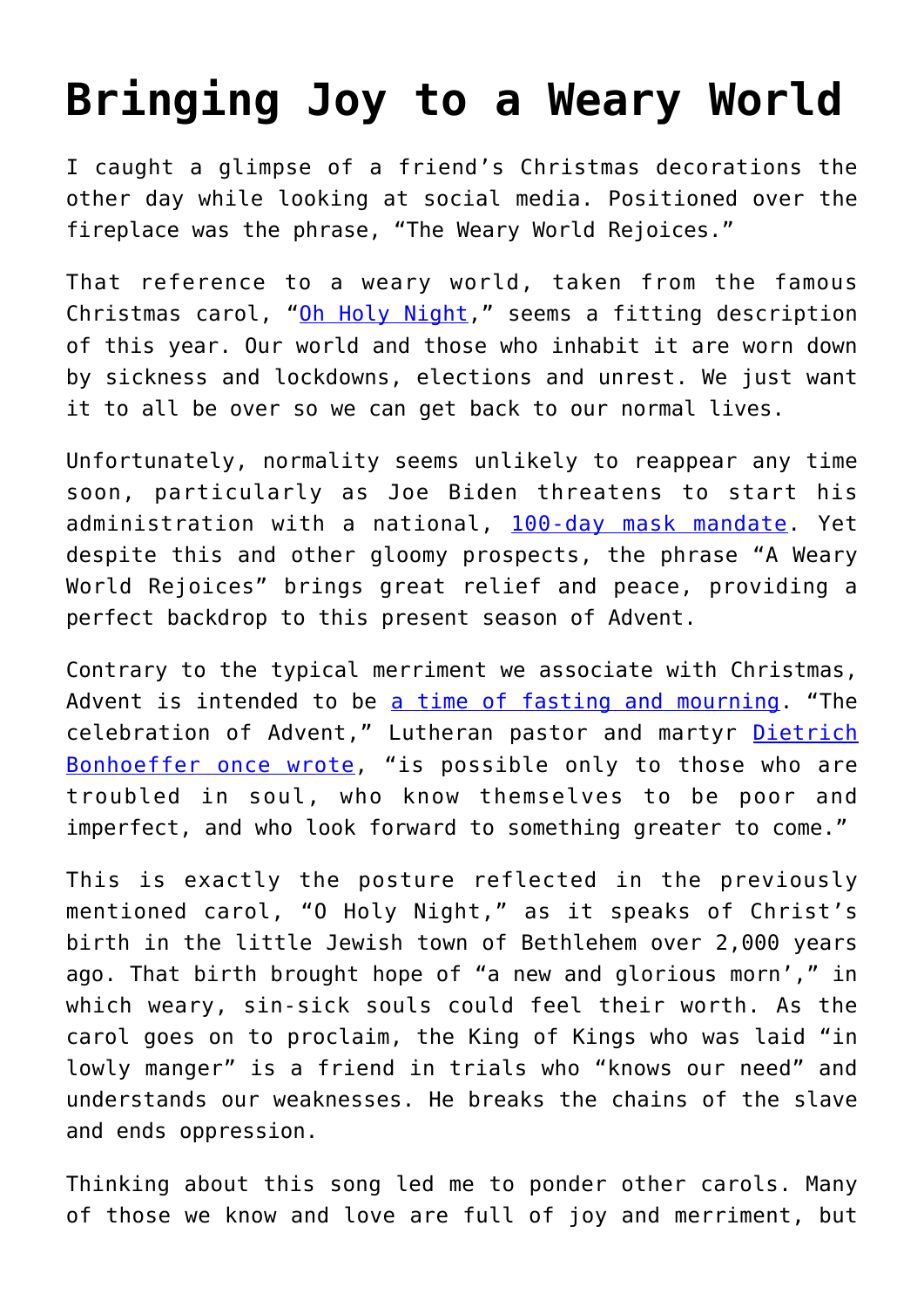they also present the sadness and despair that such joy seeks to dispel. "[Joy to the World,](https://www.youtube.com/watch?v=kyciMYZq2-Y)" for example, recognizes that sin and sorrow abound upon the earth. "[God Rest You Merry,](https://www.youtube.com/watch?v=FlfHyb397VY) [Gentlemen](https://www.youtube.com/watch?v=FlfHyb397VY)" commands us not to be dismayed. And probably the chief of all doom and gloom carols is "[I Heard the Bells on](https://www.youtube.com/watch?v=aMmRkimMBOE) [Christmas Day](https://www.youtube.com/watch?v=aMmRkimMBOE)," a song birthed by Henry Wadsworth Longfellow amidst the difficulties of the Civil War. Longfellow wrote:

*And in despair I bowed my head; 'There is no peace on earth,' I said; 'For hate is strong, And mocks the song Of peace on earth, good-will to men!'*

Thankfully, another stanza follows, proclaiming that "God is not dead, nor doth He sleep," assuring us that "The Wrong shall fail, The Right prevail." This assurance comes because God himself became flesh at Christmastime. St. Athanasius said it best in his work *[On the Incarnation](https://www.ccel.org/ccel/athanasius/incarnation.viii.html)*:

The Lord did not come to make a display. He came to heal and to teach suffering men. For one who wanted to make a display the thing would have been just to appear and dazzle the beholders. But for Him Who came to heal and to teach the way was not merely to dwell here, but to put Himself at the disposal of those who needed Him, and to be manifested according as they could bear it, not vitiating the value of the Divine appearing by exceeding their capacity to receive it.

So often we treat Christmas as a dazzling display. Part of our gloom this particular year has to do with the fact that we can't have that dazzling display of activities and celebrations, for so many heavy burdens overshadow this season. But as Athanasius explains in the passage above, this is exactly why we have Christmas. The babe in the manger was God himself who knew just how full of pain and suffering this